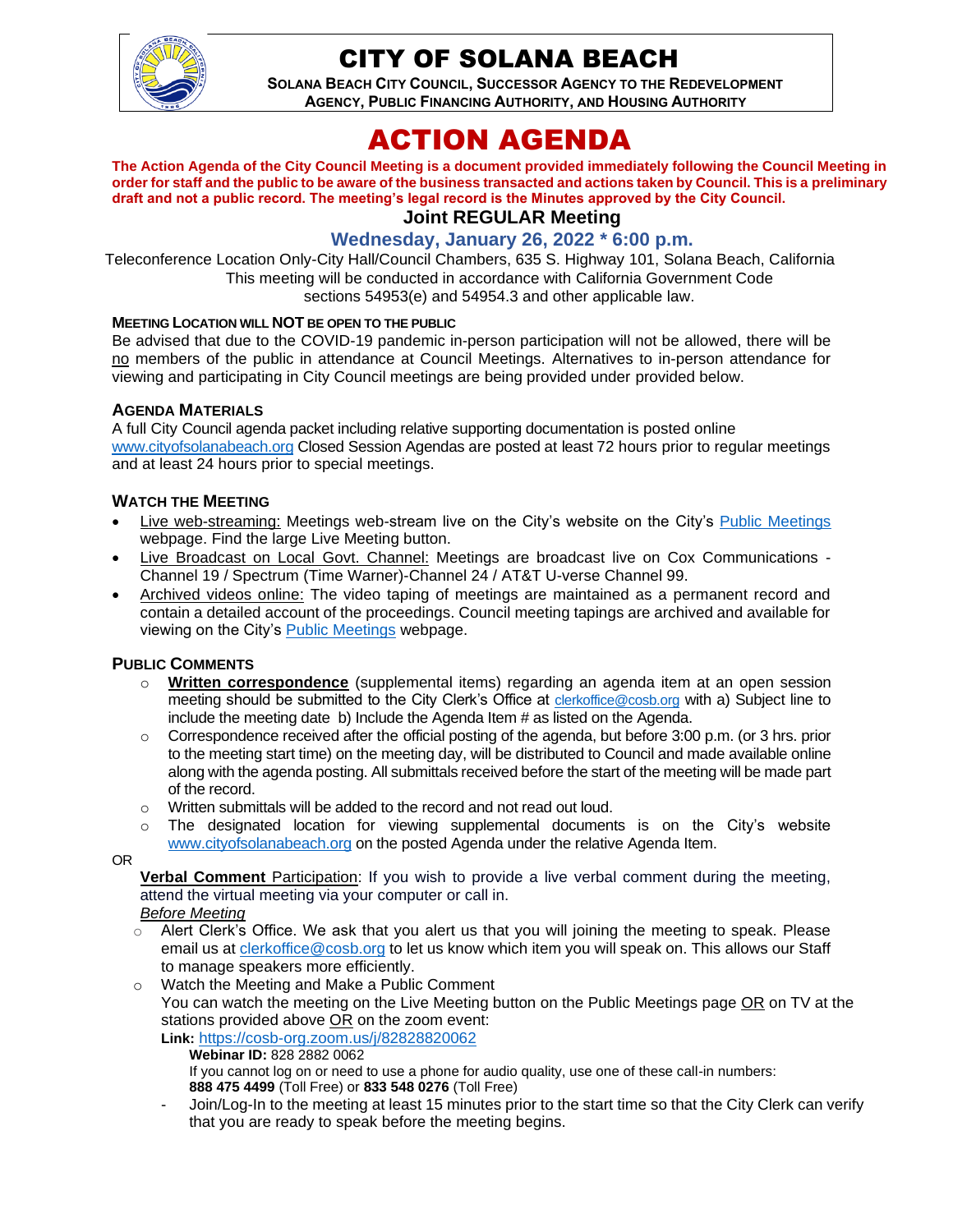- Audio Accessibility: If your computer does not have a microphone or you have sound issues, you can call-in from a landline or cell phone and use it as your audio (phone # is provided once you login to Zoom, see above). If you call in for better audio, mute your computer's speakers to eliminate feedback so that you do not have two audios when you are speaking.

#### *During Meeting:*

- During each Agenda Item and Oral Communications, attendees will be asked if they would like to speak. Speakers are taken during each agenda item.
- $\circ$  Speakers will be asked to raise their hand (zoom icon under participants can be clicked or on the phone you can dial \*9) if they would like to be called on to speak during each item. We will call on you by your log in name or the last 4 digits of your phone #. When called on by the meeting organizer, we will unmute so you may provide comments for the allotted time. Allotted speaker times are listed under each [Agenda](https://urldefense.proofpoint.com/v2/url?u=https-3A__www.ci.solana-2Dbeach.ca.us_index.asp-3FSEC-3DF0F1200D-2D21C6-2D4A88-2D8AE1-2D0BC07C1A81A7-26Type-3DB-5FBASIC&d=DwMFaQ&c=euGZstcaTDllvimEN8b7jXrwqOf-v5A_CdpgnVfiiMM&r=1XAsCUuqwK_tji2t0s1uIQ&m=C7WzXfOw2_nkEFMJClT55zZsF4tmIf_7KTn0o1WpYqI&s=3DcsWExM2_nx_xpvFtXslUjphiXd0MDCCF18y_Qy5yU&e=) section.
- o Choose Gallery View to see the presentations, when applicable.

#### **SPECIAL ASSISTANCE NEEDED** - AMERICAN DISABILITIES ACT TITLE 2

In compliance with the Americans with Disabilities Act of 1990, persons with a disability may request an agenda in appropriate alternative formats as required by Section 202. Any person with a disability who requires a modification or accommodation in order to participate in a meeting should direct such request to the City Clerk's office (858) 720-2400 [clerkoffice@cosb.org](mailto:EMAILGRP-CityClerksOfc@cosb.org) at least 72 hours prior to the meeting.

| <b>CITY COUNCILMEMBERS</b>                 |                                              |                                                   |                                       |
|--------------------------------------------|----------------------------------------------|---------------------------------------------------|---------------------------------------|
| Lesa Heebner, Mayor                        |                                              |                                                   |                                       |
| <b>Kelly Harless</b><br>Deputy Mayor       | David A. Zito<br>Councilmember<br>District 1 | <b>Jewel Edson</b><br>Councilmember<br>District 3 | <b>Kristi Becker</b><br>Councilmember |
| <b>Gregory Wade</b><br><b>City Manager</b> | Johanna Canlas<br><b>City Attorney</b>       |                                                   | Angela Ivey<br><b>City Clerk</b>      |

#### **SPEAKERS:**

See Public Participation on the first page of the Agenda for publication participation options.

#### **READING OF ORDINANCES AND RESOLUTIONS:**

Pursuant to [Solana Beach Municipal Code](https://www.codepublishing.com/CA/SolanaBeach/) Section 2.04.460, at the time of introduction or adoption of an ordinance or adoption of a resolution, the same shall not be read in full unless after the reading of the title, further reading is requested by a member of the Council. If any Councilmember so requests, the ordinance or resolution shall be read in full. In the absence of such a request, this section shall constitute a waiver by the council of such reading.

### **CALL TO ORDER AND ROLL CALL:**

### **FLAG SALUTE:**

**PRESENTATIONS:** Ceremonial items that do not contain in-depth discussion and no action/direction.

• San Elijo Joint Powers Authority (SEJPA)

### **APPROVAL OF AGENDA:**

### **COUNCIL ACTION: Approved 5/0**

### **ORAL COMMUNICATIONS:**

*Note to Public: Refer to Public Participation for information on how to submit public comment.*  This portion of the agenda provides an opportunity for members of the public to address the City Council on items relating to City business and not appearing on today's agenda by joining the virtual meeting online to speak live, per the Public Participation instructions on the Agenda.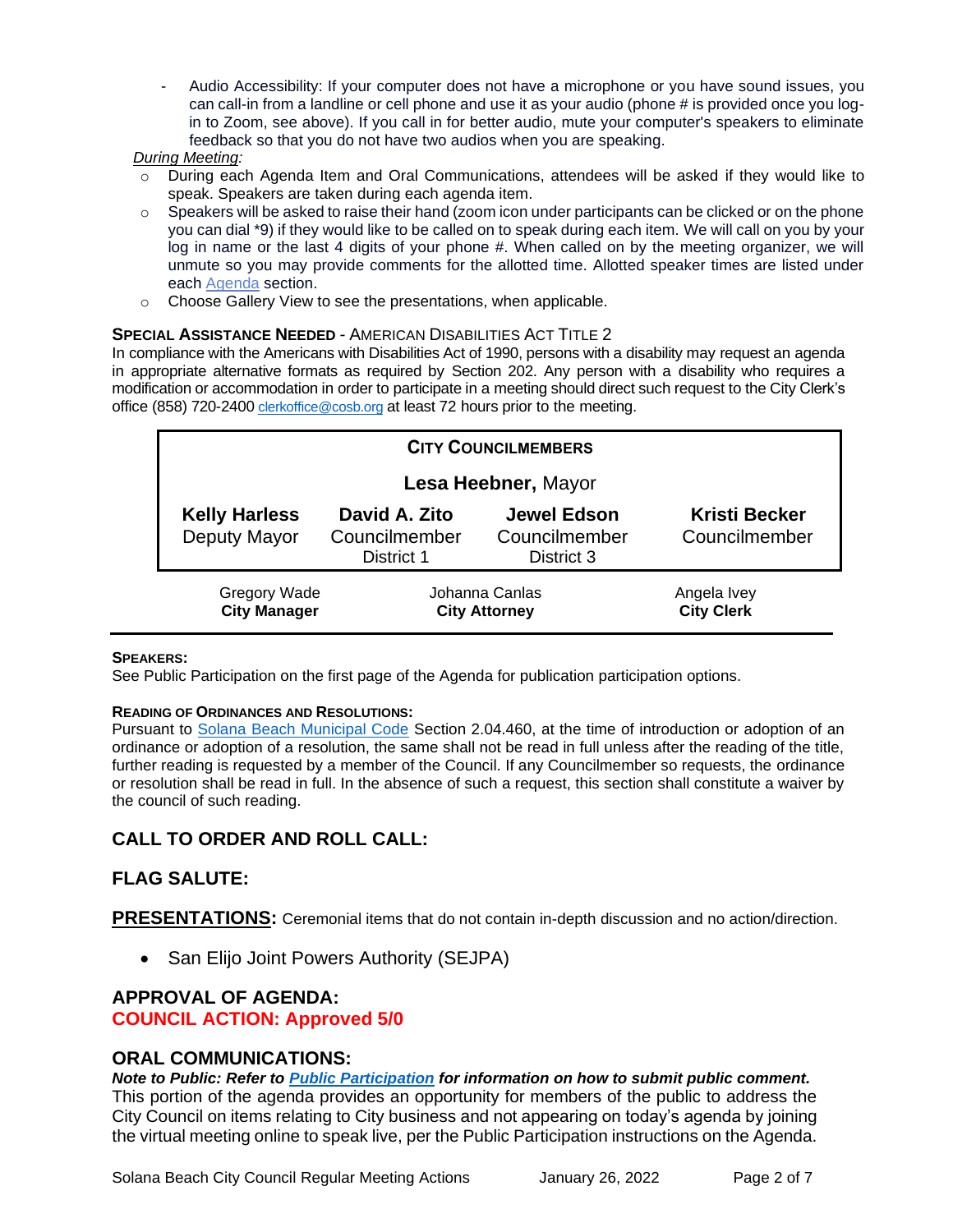Pursuant to the Brown Act, no action shall be taken by the City Council on public comment items. No written correspondence may be submitted in lieu of public speaking. Council may refer items to the City Manager for placement on a future agenda. The maximum time allotted for each speaker is THREE MINUTES (SBMC 2.04.190).

### **COUNCIL COMMUNITY ANNOUNCEMENTS / COMMENTARY:**

*An opportunity for City Council to make brief announcements or report on their activities. These items are not agendized for official City business with no action or substantive discussion.* 

### **A. CONSENT CALENDAR:** (Action Items) (A.1. - A.4.)

*Note to Public: Refer to Public Participation for information on how to submit public comment.*  Items listed on the Consent Calendar are to be acted in a single action of the City Council unless pulled for discussion.

Any member of the public may address the City Council on an item of concern by submitting written correspondence for the record to be filed with the record or by joining the virtual meeting online to speak live, per the Public Participation instructions on the Agenda. The maximum time allotted for each speaker is THREE MINUTES (SBMC 2.04.190).

Those items removed from the Consent Calendar by a member of the Council will be trailed to the end of the agenda, while Consent Calendar items removed by the public will be discussed immediately after approval of the Consent Calendar.

### **A.1. Minutes of the City Council.**

Recommendation: That the City Council

1. Approve the Minutes of the December 15, 2021 City Council meeting.

Approved Minutes [http://www.ci.solana-beach.ca.us/index.asp?SEC=F0F1200D-21C6-4A88-8AE1-0BC07C1A81A7&Type=B\\_BASIC](http://www.ci.solana-beach.ca.us/index.asp?SEC=F0F1200D-21C6-4A88-8AE1-0BC07C1A81A7&Type=B_BASIC) **COUNCIL ACTION: Approved 5/0**

### **A.2. Register Of Demands.** (File 0300-30)

Recommendation: That the City Council

1. Ratify the list of demands for December 18, 2021 – January 07, 2022.

### [Item A.2. Report \(click here\)](https://solanabeach.govoffice3.com/vertical/Sites/%7B840804C2-F869-4904-9AE3-720581350CE7%7D/uploads/Item_A.2._Report_(click_here)_-_01-26-22_-_O.pdf)

*Posted Reports & Supplemental Docs contain records up to the cut off time, prior to the start of the meeting, for processing new submittals. The final official record containing handouts, PowerPoints, etc. can be obtained through a Records Request to the City Clerk's Office.*

**COUNCIL ACTION: Approved 5/0**

### **A.3. General Fund Budget Adjustments for Fiscal Year 2021/2022.** (File 0330-30)

Recommendation: That the City Council

1. Receive the report listing changes made to the Fiscal Year 2021/2022 General Fund Adopted Budget.

[Item A.3. Report \(click here\)](https://solanabeach.govoffice3.com/vertical/Sites/%7B840804C2-F869-4904-9AE3-720581350CE7%7D/uploads/Item_A.3._Report_(click_here)_-_01-26-22_-_O(1).pdf)

**COUNCIL ACTION: Approved 5/0**

*Posted Reports & Supplemental Docs contain records up to the cut off time, prior to the start of the meeting, for processing new submittals. The final official record containing handouts, PowerPoints, etc. can be obtained through a Records Request to the City Clerk's Office.*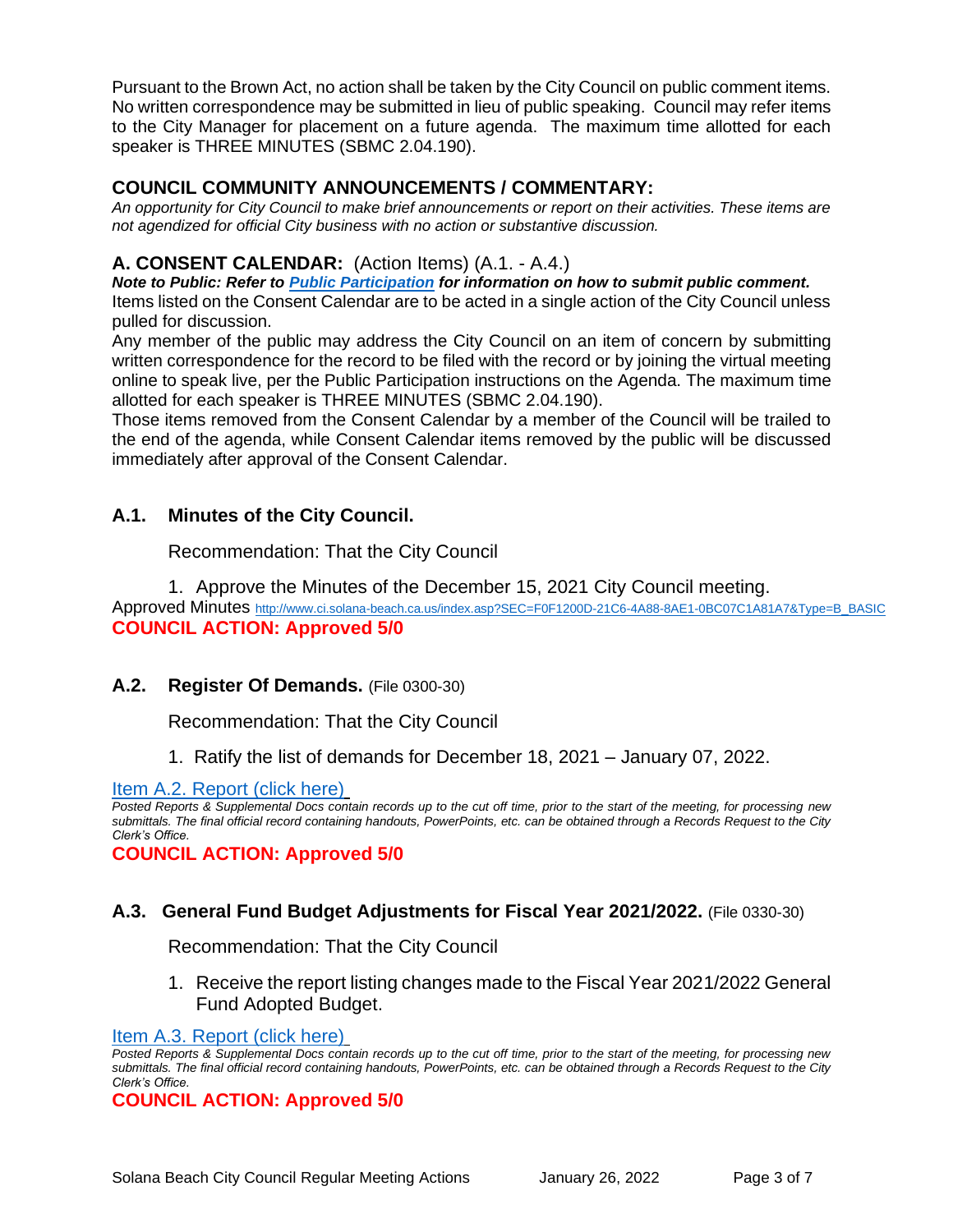### **A.4. CalRecycle Grant Authorization.** (File 0390-34)

Recommendation: That the City Council

1. Approve **Resolution 2022-11** authorizing the submittal of application(s) for all CalRecycle Grant and Payment Programs for which the City is eligible and authorizing the City Manager to execute all documents necessary to secure funds and implement the approved grant or payment project.

#### [Item A.4. Report \(click here\)](https://solanabeach.govoffice3.com/vertical/Sites/%7B840804C2-F869-4904-9AE3-720581350CE7%7D/uploads/Item_A.4._Report_(click_here)_-_1-26-22_-_O.pdf)

*Posted Reports & Supplemental Docs contain records up to the cut off time, prior to the start of the meeting, for processing new submittals. The final official record containing handouts, PowerPoints, etc. can be obtained through a Records Request to the City Clerk's Office.*

### **COUNCIL ACTION: Approved 5/0**

### **B. PUBLIC HEARINGS:** (B.1.)

*Note to Public: Refer to Public Participation for information on how to submit public comment.*  Any member of the public may address the City Council on an item of concern by submitting written correspondence for the record to be filed with the record or by registering to join the virtual meeting online to speak live, per the Public Participation instructions on the Agenda. The maximum time allotted for each speaker is THREE MINUTES (SBMC 2.04.190).

An applicant or designee(s) for a private development/business project, for which the public hearing is being held, is allotted a total of fifteen minutes to speak, as per SBMC 2.04.210. A portion of the fifteen minutes may be saved to respond to those who speak in opposition. All other speakers have three minutes each.

After considering all of the evidence, including written materials and oral testimony, the City Council must make a decision supported by findings and the findings must be supported by substantial evidence in the record.

### **B.1. Public Hearing: 1036 Solana Dr., Applicant: Unitarian Universalist Fellowship of San Dieguito, Case: MOD 21-003.** (File 0600-40)

The proposed phasing of the project meets the minimum objective requirements under the SBMC, could be found to be consistent with the General Plan, LCP/LUP and Zoning as conditioned. Therefore, Staff recommends that the City Council:

- 1. Conduct the Public Hearing: Open the Public Hearing, Report Council Disclosures, Receive Public Testimony, Close the Public Hearing.
- 2. If the City Council makes the requisite findings and approve the project phasing, adopt **Resolution 2022-009** conditionally approving MOD 21-003 to construct phased improvements to an existing religious facility/campus located at 1036 Solana Drive, Solana Beach.

[Item B.1. Report \(click here\)](https://solanabeach.govoffice3.com/vertical/Sites/%7B840804C2-F869-4904-9AE3-720581350CE7%7D/uploads/Item_B.1._Report_(click_here)_-_01-26-22_-_O.pdf)

[Item B.1. Updated Report #1 \(added 1-26 at 1pm\)](https://solanabeach.govoffice3.com/vertical/Sites/%7B840804C2-F869-4904-9AE3-720581350CE7%7D/uploads/Item_B.1._Updated_Report_1_-_1-26-22_-_O.pdf)

[Item B.1. Supplemental Docs \(updated 1-26](https://solanabeach.govoffice3.com/vertical/Sites/%7B840804C2-F869-4904-9AE3-720581350CE7%7D/uploads/Item_B.1._Supplemental_Docs_(Upd._1-26_at_3pm)_-_O.pdf) at 3pm)

*Posted Reports & Supplemental Docs contain records up to the cut off time, prior to the start of the meeting, for processing new submittals. The final official record containing handouts, PowerPoints, etc. can be obtained through a Records Request to the City Clerk's Office.*

### **COUNCIL ACTION: Approved 5/0**

### **C. STAFF REPORTS: (C.1. – C.3.)**

*Note to Public: Refer to Public Participation for information on how to submit public comment.*  Any member of the public may address the City Council on an item of concern by submitting written correspondence for the record to be filed with the record or by registering to join the virtual meeting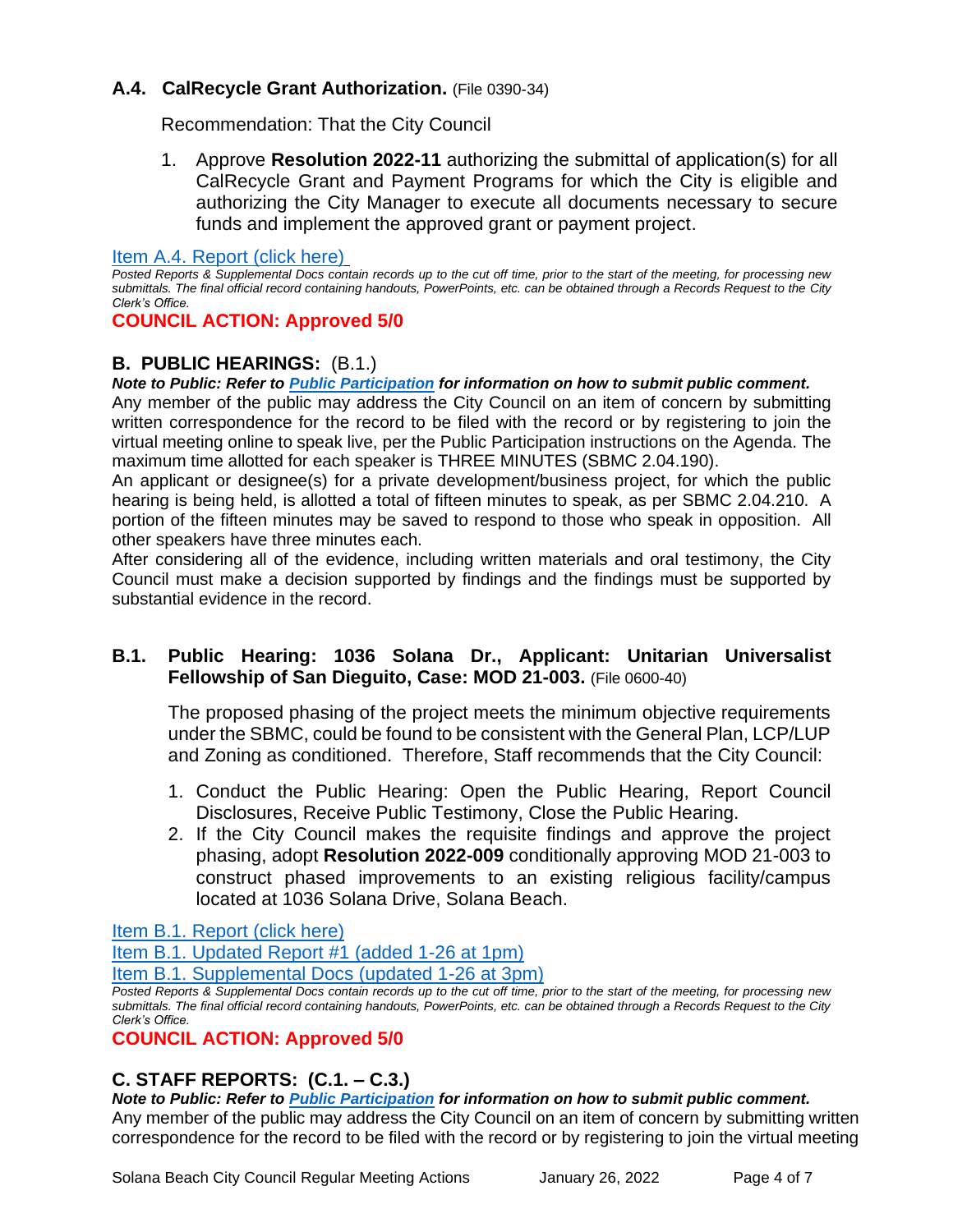online to speak live, per the Public Participation instructions on the Agenda. The maximum time allotted for each speaker is THREE MINUTES (SBMC 2.04.190).

### **C.1. 2022 Annual Citizen Commission Appointments.** (File 0120-06)

Recommendation: That the City Council

1. Appoint two (2) members to the **Budget and Finance** Commission nominated/appointed by individual Councilmembers (Deputy Mayor Harless and Councilmember Becker) for two-year terms.

**COUNCIL ACTION: Approved 5/0 to appoint Dave Clemons (Harless) and Scott Hermes (Becker).**

- 2. Appoint four (4) members to the **Climate Action** Commission nominated/appointed by *Council-at-large for the following positions*:
	- a. Three (3) *Resident* appointments for two-year terms.
	- b. One (1) *Professional* appointment for member of the environmental and/or scientific community (*resident or non-resident*) for a two-year term.

**COUNCIL ACTION: Approved 4/1 (Noes: Zito) to appoint Lane Sharman, Heidi Dewar, Heather Rock.**

**COUNCIL ACTION: Approved 5/0 to appoint Paul Basore (professional position).**

3. Appoint three (3) members to the **Parks and Recreation** Commission nominated/appointed by *Council-at-large* for two-year terms.

**COUNCIL ACTION: Approved 5/0 Julie Van de Auwera.**

4. Appoint three (3) members to the **Public Arts** Commission nominated/appointed by *Council-at-large* for two-year terms.

**COUNCIL ACTION: Approved 5/0 to appoint Sharon Klein, Shawn Hethcock, and Mark Mennie.**

5. Appoint four (4) members to the **View Assessment** Commission: two (2) positions for two-year terms by individual members (Deputy Mayor Harless and Councilmember Zito), and two (2) positions for two-year terms (*Council-atlarge*).

**COUNCIL ACTION: Approved 5/0 to appoint Linda Najjar (Zito), Frank Stribling (Harless), Pat Coad, and Robert Zajac.**

[Item C.1. Report \(click here\)](https://solanabeach.govoffice3.com/vertical/Sites/%7B840804C2-F869-4904-9AE3-720581350CE7%7D/uploads/Item_C.1._Report_(click_here)_-_01-26-22_-_O.pdf)

[Item C.1. Updated Report #1 \(added 1-20-22\)](https://solanabeach.govoffice3.com/vertical/Sites/%7B840804C2-F869-4904-9AE3-720581350CE7%7D/uploads/Item_C.1._Updated_Report_1_-_1-20-22_-_O.pdf)

[Item C.1. Updated Report #2 \(added 1-25-22\)](https://solanabeach.govoffice3.com/vertical/Sites/%7B840804C2-F869-4904-9AE3-720581350CE7%7D/uploads/Item_C.1._Updated_Report_2_-_1-25-22_-_O.pdf)

[Item C.1. Supplemental Docs \(updated 1-26-22 at 415pm\)](https://solanabeach.govoffice3.com/vertical/Sites/%7B840804C2-F869-4904-9AE3-720581350CE7%7D/uploads/Item_C.1._Supplemental_Docs_(Upd._1-26_at_415pm)_-_O.pdf)

*Posted Reports & Supplemental Docs contain records up to the cut off time, prior to the start of the meeting, for processing new submittals. The final official record containing handouts, PowerPoints, etc. can be obtained through a Records Request to the City Clerk's Office.*

### **C.2. Clean Energy Alliance Update.** (File 1010-46)

Recommendation: That the City Council

1. Receive the report on the CEA (Clean Energy Alliance).

[Item C.2. Report](https://solanabeach.govoffice3.com/vertical/Sites/%7B840804C2-F869-4904-9AE3-720581350CE7%7D/uploads/Item_C.2._Report_(click_here)_-_01-26-22_-_O.pdf) (click here)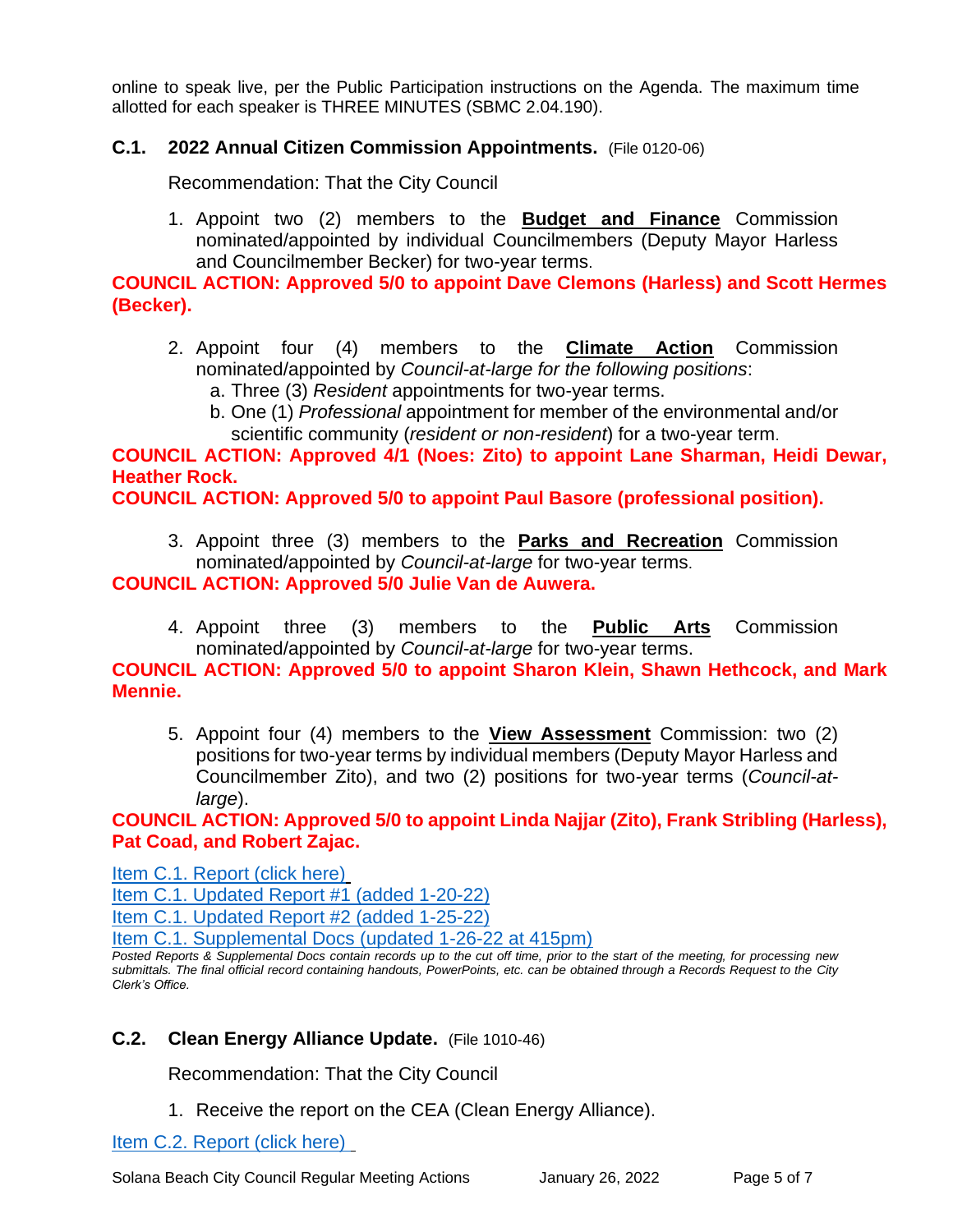*Posted Reports & Supplemental Docs contain records up to the cut off time, prior to the start of the meeting, for processing new submittals. The final official record containing handouts, PowerPoints, etc. can be obtained through a Records Request to the City Clerk's Office.*

### **C.3. Glenmont Drive Pocket Park Project Update.** (File 0740-20)

Recommendation: That the City Council

1. Receive this report and provide input and direction on the Glenmont Drive Pocket Park.

[Item C.3. Report \(click here\)](https://solanabeach.govoffice3.com/vertical/Sites/%7B840804C2-F869-4904-9AE3-720581350CE7%7D/uploads/Item_C.3._Report_(click_here)_-_01-26-22_-_O.pdf) 

[Item C.3. Supplemental Docs \(updated 1-26-22 at 415pm\)](https://solanabeach.govoffice3.com/vertical/Sites/%7B840804C2-F869-4904-9AE3-720581350CE7%7D/uploads/Item_C.3._Supplemental_Docs_(upd._1-26_at_415pm)_-_O.pdf)

*Posted Reports & Supplemental Docs contain records up to the cut off time, prior to the start of the meeting, for processing new submittals. The final official record containing handouts, PowerPoints, etc. can be obtained through a Records Request to the City Clerk's Office.*

### **WORK PLAN COMMENTS:**

*Adopted June 23, 2021*

### **COMPENSATION & REIMBURSEMENT DISCLOSURE:**

GC: Article 2.3. Compensation: 53232.3. (a) Reimbursable expenses shall include, but not be limited to, meals, lodging, and travel. 53232.3 (d) Members of a legislative body shall provide brief reports on meetings attended at the expense of the local agency "*City*" at the next regular meeting of the legislative body.

### **COUNCIL COMMITTEE REPORTS:** [Council Committees](https://www.ci.solana-beach.ca.us/index.asp?SEC=584E1192-3850-46EA-B977-088AC3E81E0D&Type=B_BASIC)

### **REGIONAL COMMITTEES: (outside agencies, appointed by this Council)**

- a. City Selection Committee (meets twice a year) Primary-Heebner, Alternate-Edson
- b. Clean Energy Alliance (CEA) JPA: Primary-Becker, Alternate-Zito
- c. County Service Area 17: Primary- Harless, Alternate-Edson
- d. Escondido Creek Watershed Authority: Becker /Staff (no alternate).
- e. League of Ca. Cities' San Diego County Executive Committee: Primary-Becker, Alternate-Harless. Subcommittees determined by its members.
- f. League of Ca. Cities' Local Legislative Committee: Primary-Harless, Alternate-Becker
- g. League of Ca. Cities' Coastal Cities Issues Group (CCIG): Primary-Becker, Alternate-**Harless**
- h. North County Dispatch JPA: Primary-Harless, Alternate-Becker
- i. North County Transit District: Primary-Edson, Alternate-Harless
- j. Regional Solid Waste Association (RSWA): Primary-Harless, Alternate-Zito
- k. SANDAG: Primary-Heebner, 1<sup>st</sup> Alternate-Zito, 2<sup>nd</sup> Alternate-Edson. Subcommittees determined by its members.
- l. SANDAG Shoreline Preservation Committee: Primary-Becker, Alternate-Zito
- m. San Dieguito River Valley JPA: Primary-Harless, Alternate-Becker
- n. San Elijo JPA: Primary-Zito, Primary-Becker, Alternate-City Manager
- o. 22<sup>nd</sup> Agricultural District Association Community Relations Committee: Primary-Edson, Primary-Heebner

### **STANDING COMMITTEES: (All Primary Members)** *(Permanent Committees)*

- a. Business Liaison Committee Zito, Edson.
- b. Fire Dept. Management Governance & Organizational Evaluation Harless, Edson
- c. Highway 101 / Cedros Ave. Development Committee Edson, Heebner
- d. Parks and Recreation Committee Zito, Harless
- e. Public Arts Committee Edson, Heebner